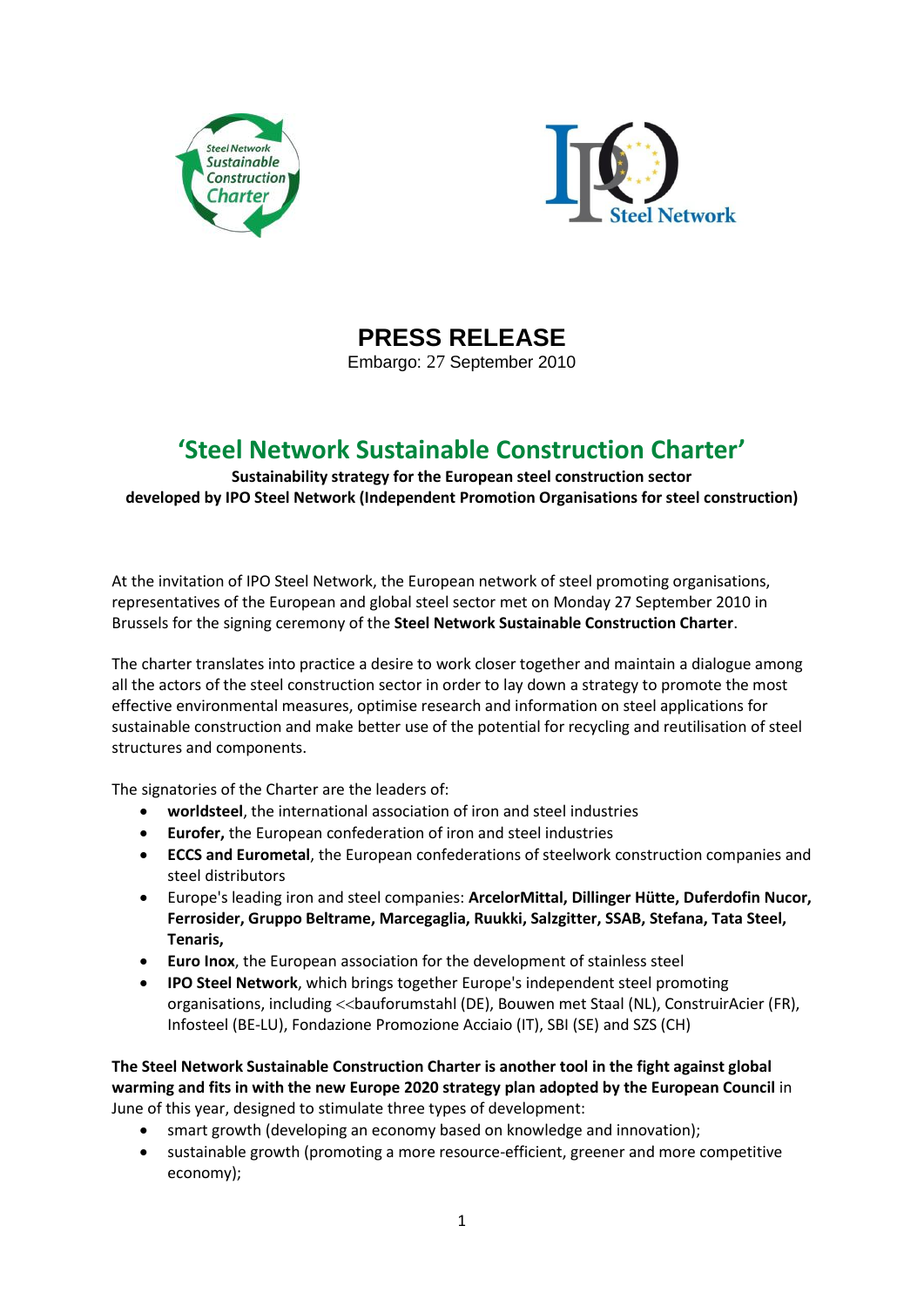• inclusive growth (fostering a high-employment economy delivering economic, social and territorial cohesion).

The Charter highlights recommendations in the form of a number of actions prioritising the following:

- fostering a new dynamic spirit of cooperation among the players who manufacture, design, study, implement, supervise, service and manage structures;
- raising awareness among stakeholders about the relevant and effective solutions that steel offers at the economic, aesthetic, social and ecological level;
- promoting steel recycling;
- promoting the reuse of steel components;
- disseminating information for good structural design;
- ensuring proper training for designers and builders;
- enhancing the image of the companies responsible;
- cooperating in research into and development of suitable products;
- giving wider publicity to specific advances made in the sustainable application of steel.

The multiple uses of steel and its alloys meet basic human needs and improve our quality of life in many areas: housing and construction, of course, but also means of transport, mechanical engineering, food and water distribution, domestic electrical appliances, medical equipment, electronics, telecommunication, aerospace industry, energy generation and transport installations, etc. The demand for steel will therefore be sustained in the long term to meet worldwide economic and demographic growth.

The European iron and steel industry and the steel construction sector are therefore indispensable partners in tomorrow's economy. As such, they must incorporate the various measures relating to climate change, energy, transport and the environment into a coherent policy of economical use of resources and a low-carbon future.

At production level, the European iron and steel industry is therefore assuming its responsibility to reduce energy consumption and carbon dioxide emissions to a minimum. It already cut  $CO<sub>2</sub>$ emissions by more than 20% between 1990 (Kyoto reference year) and 2005. To take up the challenges ahead, it is conducting new research programmes such as the Ultra Low  $CO<sub>2</sub>$  Steelmaking project (ULCOS).

Thanks to progress made in the steel sector, steel construction is a multiple application technology that is sustainable and widely used in public works and building for framing, reinforcement, flooring, façades, structural steel work, roofing, partitioning, equipment, interior design, etc. **Steel adapts to actual requirements to combine creative freedom with construction efficiency, in particular offering the following advantages**:

- prefabrication, continuous quality control, precision machining, building site nuisance control, dry process building, etc.;
- ease of assembly with shorter construction time and faster return on investment;
- structural lightness, long span lengths and material savings, creating more floor space and natural luminosity;
- flexibility of interior space and ease of adaptation, enlargement and height extension of buildings;
- ease of dismantling and possibility of reusing whole structures or structural components;
- strength and resistance over a long period of use, with easy maintenance. Steel exposed to weather conditions is effectively protected by various surface coating systems and some types of stainless or self-weathering steel requiring no protective treatment;